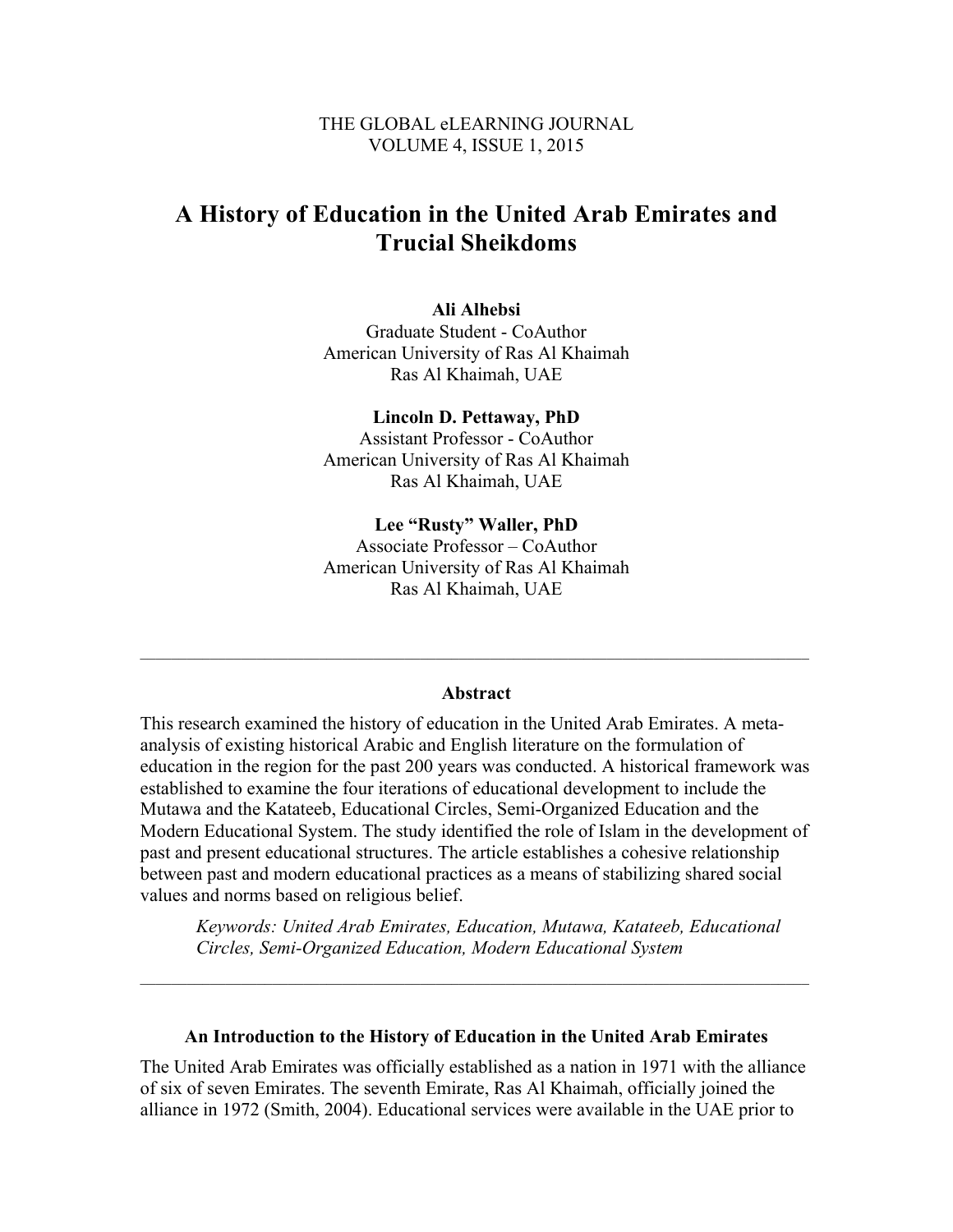the existence of the country though the system often relied on alternate forms of education. Self-education was deemed as legitimate within this cultural context. The educational system often placed a strong emphasis on religious instruction and the acquisition of knowledge through interaction with others. Apprenticeships were a very common means of transferring skill-based knowledge. Much information was passed down from generation to generation via oral and written contexts. Traditional educational forms such as teacher-student relationships were also evident.

Didactic styles transitioned from these traditional methodologies to more formal pedagogical styles founded on lessons, courses and regulations. The Ministry of Education in the UAE indicates that the region has gone through four iterations of educational development. These are 1) the Mutawa and the Katateeb, 2) Educational Circles, 3) Semi-Organized Education, as well as 4) the Modern Education System (Alnabah, 1996).

### **The Mutawa and the Katateeb**

Mutawa is another name for the Imam of the Masjed (Mosque). In the past, the Mutawa was usually the person who taught young boys and girls how to read the Quran, the Hadith of the Prophet Mohammed (peace be unto him) and his biography. The word, Mutawa, initially referred to a person who initiated himself to do good things by helping others read the writing of the Holy Quran and adhere to the Islamic way. The Mutawa taught moral obligations to ensure that people followed the right path and did not deviate from moral and religious expectations. The Mutawa was usually considered to be the wisest person in the village or area. People sought him out for advice and to be the judge between them in cases of conflict. The Mutawa also have the power to officiate over weddings. The Mutawa was a religious leader of the community. As such, he was highly respected based on his high morality, values, fear of Allah, and religious persona (Alnabah, 1996).

The Mutawa was cared for and supported by the people. As such, he was totally dependent on the populace for his livelihood. Educational instruction regarding the Holy Quran and the basics of Islam, along with writing, reading and mathematics, was usually taught in the Masjed (Mosque) or in his home. Repetition constituted the primary method of instruction. For example, he taught students by making them repeat his words. If children encountered problems learning, the Mutawa would share his concerns directly with the parents. The Mutawa of this age personified the Great Man Theory as espoused by Organ (1996) and operated within the expectations of a servant leader (Russell, 2001). This didactic methodology is still practiced today in many of the less affluent regions of North Africa and the Arab World.

While the Mutawa often taught in his home, more affluent communities would organize a Katateeb. The Katateeb was a physical location, or school, where youth were taught the Holy Quran, Islamic teachings, writing, reading, and basic mathematics. The Katateeb closely paralleled and resembled the modern primary school with teachers and additional resources. Before the establishment of the UAE, the Katateeb was usually found in coastal areas or places with well-established commerce (Alnabah, 1996).

#### **Educational Circles**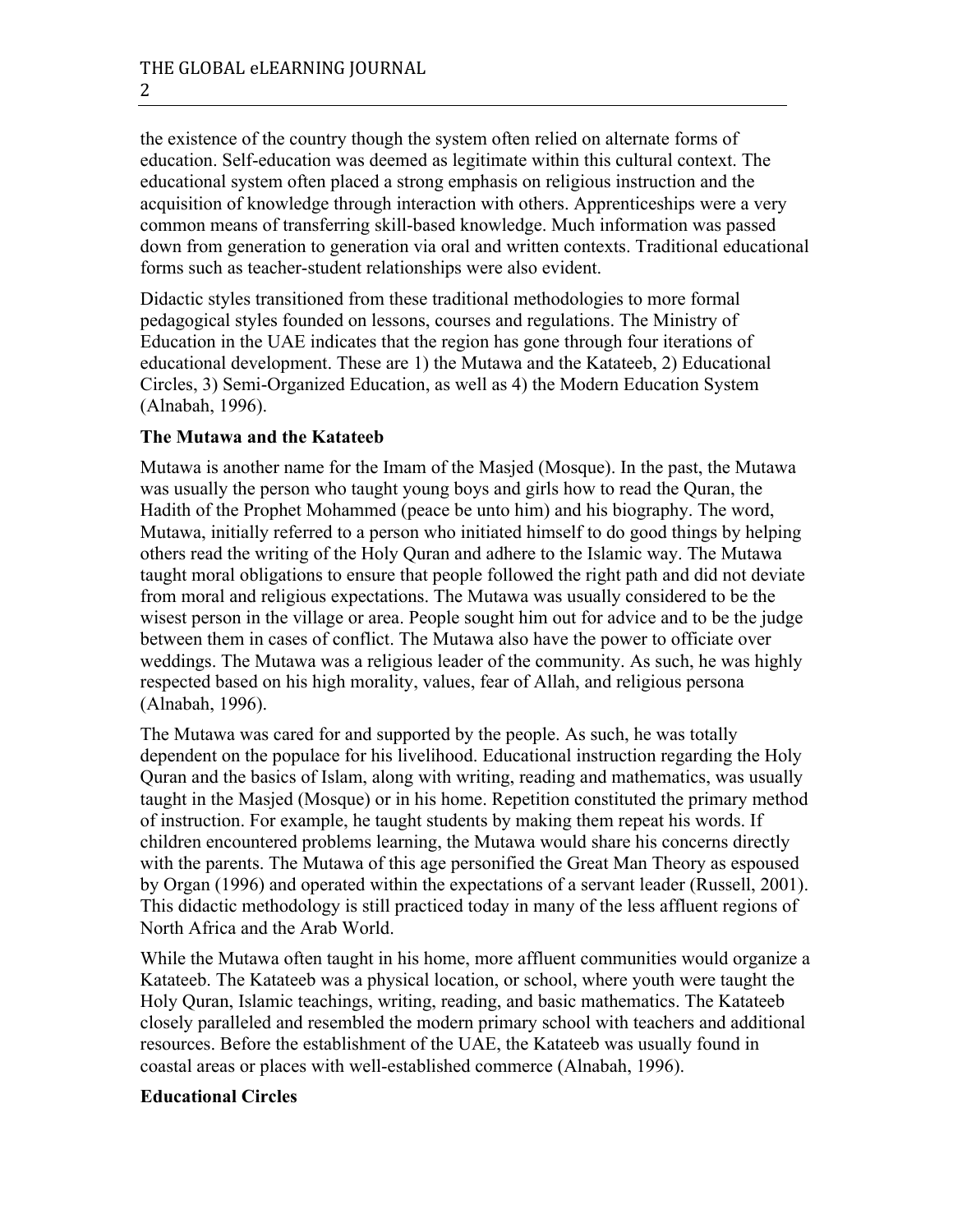Educational Circles more closely resembled the traditional teacher/student model in which a teacher would transfer knowledge by lecture to a group of students. Esteemed religious scholars with extensive knowledge of Islam, languages and other relevant subjects conducted Educational Circles. These scholars often came from Saudi Arabia in response to direct invitation from the Sheikh of the area or other wealthy patrons. At times, these scholars would volunteer their services to help educate people in the different areas.

These Educational Circles were usually conducted in the local Masjed (Mosque), the Sheikh's palace, the patron's home or in the scholar's home. The scholar usually taught similar subjects to the Mutawa such as the Holy Quran, Sunnah (the way of life prescribed by Islam), writing, reading, and mathematics. Due to the exceptional knowledge of the scholar, instruction was often much more intense than instruction delivered by the local Mutawa. Julphar, now known as Ral Al Khaimah, was famous for its Educational Circles. Julphar was an international trading hub where merchants from all over the world came to trade. The area was especially famous for its international pearl trade. The British occupation of Julphar in 1819 further extended the renown of the region to include the European world (Alnabah, 1996).

### **Semi-Organized Education**

Semi-Organized Education roughly spanned the timeframe from 1907 to 1953. This period was spurred into existence as a result of a religious movement known as "Alyaqadha Alarabiya." This phrase called for an Arabic awakening and invited the people to return to the Holy Quran and Sunnah. Central to this idea was upholding the Arabic language and relinquishing those things inconsistent with Islamic belief. One of the effects of this movement related to the importance placed on education as a means of allowing people to embrace the teachings of the Holy Quran. Accordingly, schools were opened throughout the Arabian Peninsula. This movement was eclipsed by the start of the First World War in 1914. After the conclusion of the First World War, emphasis returned to the develop of schools in many of the large cities of the region. These schools often brought scholars from neighboring countries to serve as teachers and administrators (Alrawi, 1996).

Among the first of these regional schools was "A'Taimiah Almahmoudiah School" founded in 1907 in Sharjah by Sheikh Ali Almahmoud. Sheikh Ali was very famous in Sharjah and the surrounded countries and was widely recognized as a visionary leader. He valued education from his youth. His relatives were from Najd in Saudi Arabia, famous for its religious scholarship and devotion to the study of the Holy Quran. Sheikh Ali personally financed the "A'Taimiah Almahmoudiah School" and pioneered free educational services for the populace. His intent was to broadly expand the numbers of students and participants as a means of combating illiteracy in his region. He was greatly influenced by the teaching of "Ibn Taimiah" one of his ancestors and widely recognized as a strong proponent of education. Sheik Ali also personally sponsored the educational growth of many students by sending them to study in Qatar and Egypt (Alrawi, 1996).

Sheikh Ali entrusted the school to Sheikh Abdulkareem Albukry who is originally from Bukeerah in the Saudi Arabia. Sheikh Abdulkareem was famous for his strong faith, love for education and devotion to Islamic teachings. Under his leadership the A'Taimiah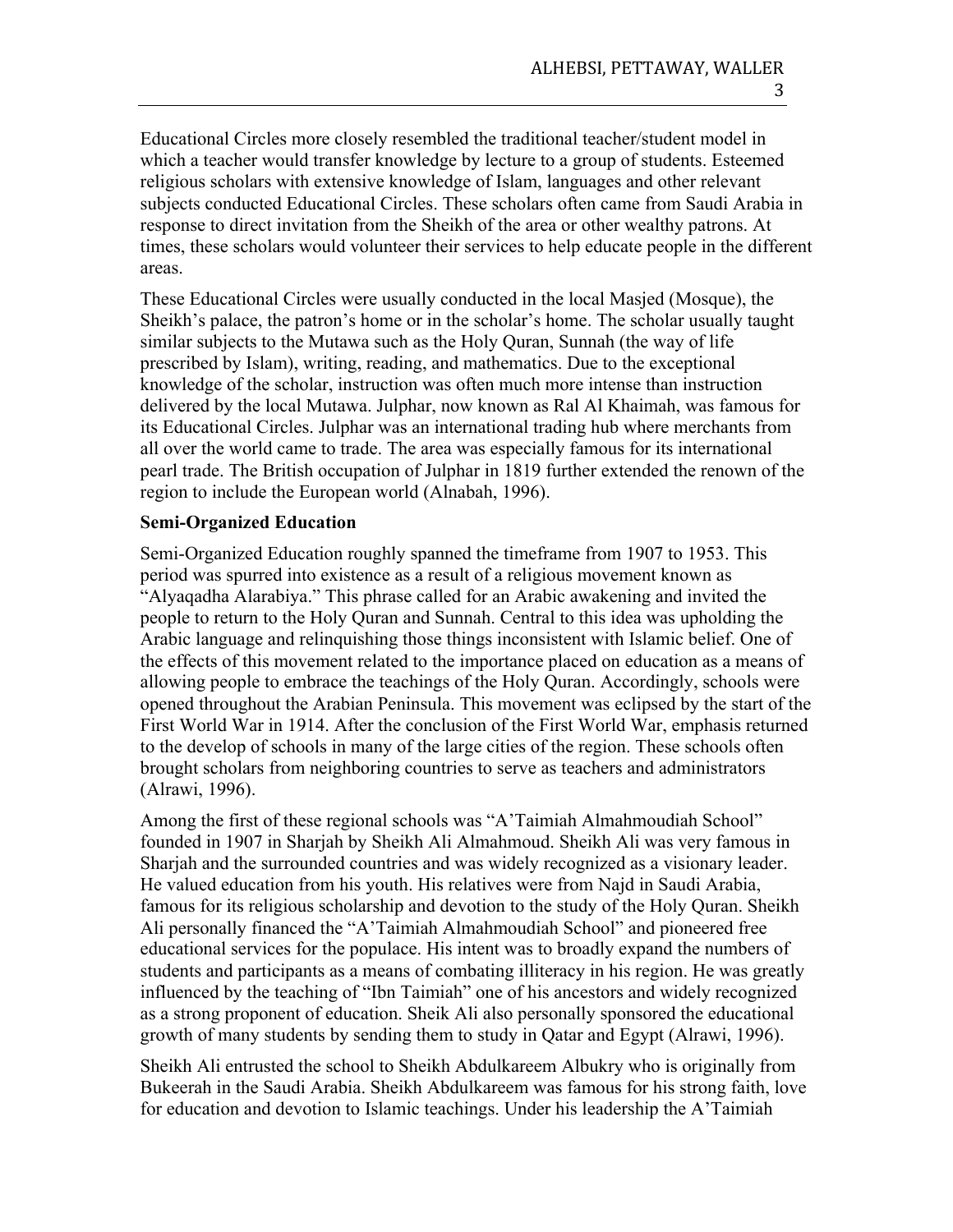Almahmoudiah School adopted portions of the Egyptian curriculum. He further divided the delivery of education into two segments: (1) a primary school for learning the Quran and Sunnah, writing, reading, math, script, business, and social study and (2) the study of Sharia. The school closed after 16 years (Alrawi, 1996).

The increased emphasis on the importance of education led to the establishment of many schools in the region and surrounding Emirates. These include "Ibn Khalaf" in 1903 in Abu Dhabi, "Alahmadiah" in 1910 in Dubai, "Aleslah" in 1930 in Sharjah (founded by the son of Ali Almahmoud, Mohammed), "Fat'h" in Ajman, "Abdurrahman Bin Ateeq" in 1942 in Umm Al Qaiwain, and "Alma'areed" in 1934 in Ras Al Khaimah. The other Emirates followed in the footsteps of Sheikh Ali Almahmoudi (Alrawi, 1996).

This movement to open schools increased after the British occupation based on the desire of influential local leaders and merchants as a means of spreading Islam and increasing the literacy of the population. The quality of the schools varied according to the knowledge of the scholars. These scholars were often deeply influenced by teachings originating from Saudi Arabia.

# **Modern Education System**

These developing schools were stepping-stones to the current educational system. The first organized modern school was Alqasimiah School, founded in Sharjah in 1930 by Sheikh Mohammed Almahmoud son of the Sheikh Ali Almahmoud. In 1953, the school adopted the Kuwaiti curriculum and provided students with Kuwaiti books, materials and teachers. The first year under the modern model was 1953-1954. In the following year, the first school for females was opened under the same name. The school for females was later renamed Fatima A'zahra'a. Both schools operated under the Kuwaiti curriculum. Another branch of the school was opened in Ras Al Khaimah in 1955. Dubai followed suit in 1956. These schools were operated under the supervision of the Kuwaiti government. As the initial instructional materials were specific to Kuwait, the local Emirates began the development of instructional materials specific to the region (Alrawi, 1996; Alnabah, 1996).

The Kuwaiti model established three stages for students: (1) primary school, (2) preparatory school and (3) secondary school. Primary school required six years of study. Preparatory school required three years of study. Secondary school required three years of study. Prior to 1967, students completed their secondary school certificates by taking exams in Kuwait. In 1967, the exams were conducted in the Emirates (Alrawi, 1996).

After the United Arab Emirates was formed in 1971, education was developed locally and became free for all Emiratis. Primary education became mandatory for all Emirati boys and girls.

## **Conclusion**

Nearly one century ago, the UAE embraced the importance of public education as means of stabilizing religious and cultural norms. Education in the UAE has undergone at least four iterations of change. However, remnants of each of these four iterations still exist within the culture and are evidenced in modern day society. The UAE was an early adopter of the concept of free public education. Accordingly, education is widely viewed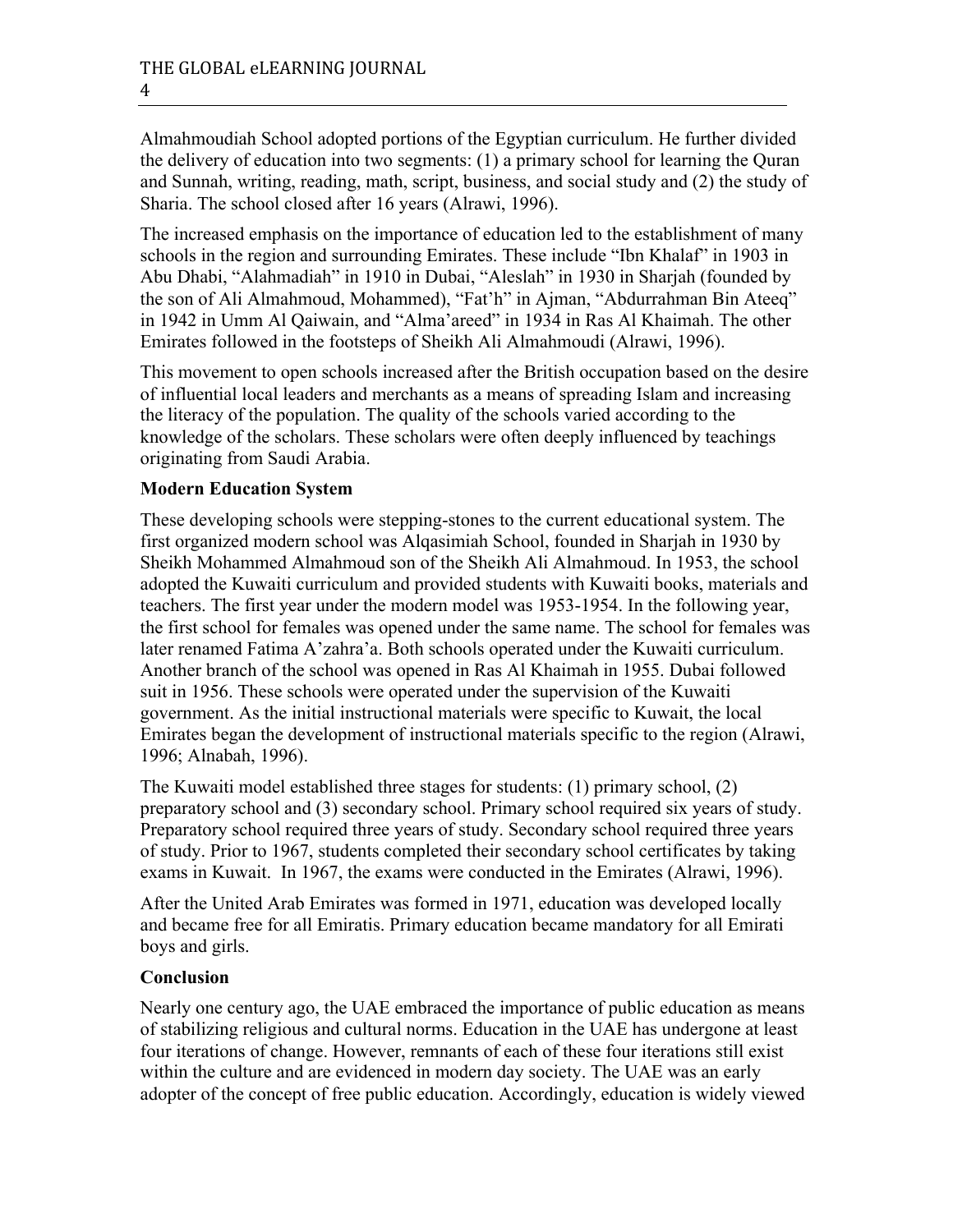as a means of maintaining the economic and social independence of the nation and region. Education is seen as the tool by which future generations can guide and transform society. Islam continues to fortify didactic practice throughout the UAE and remains integral to the educational structure.